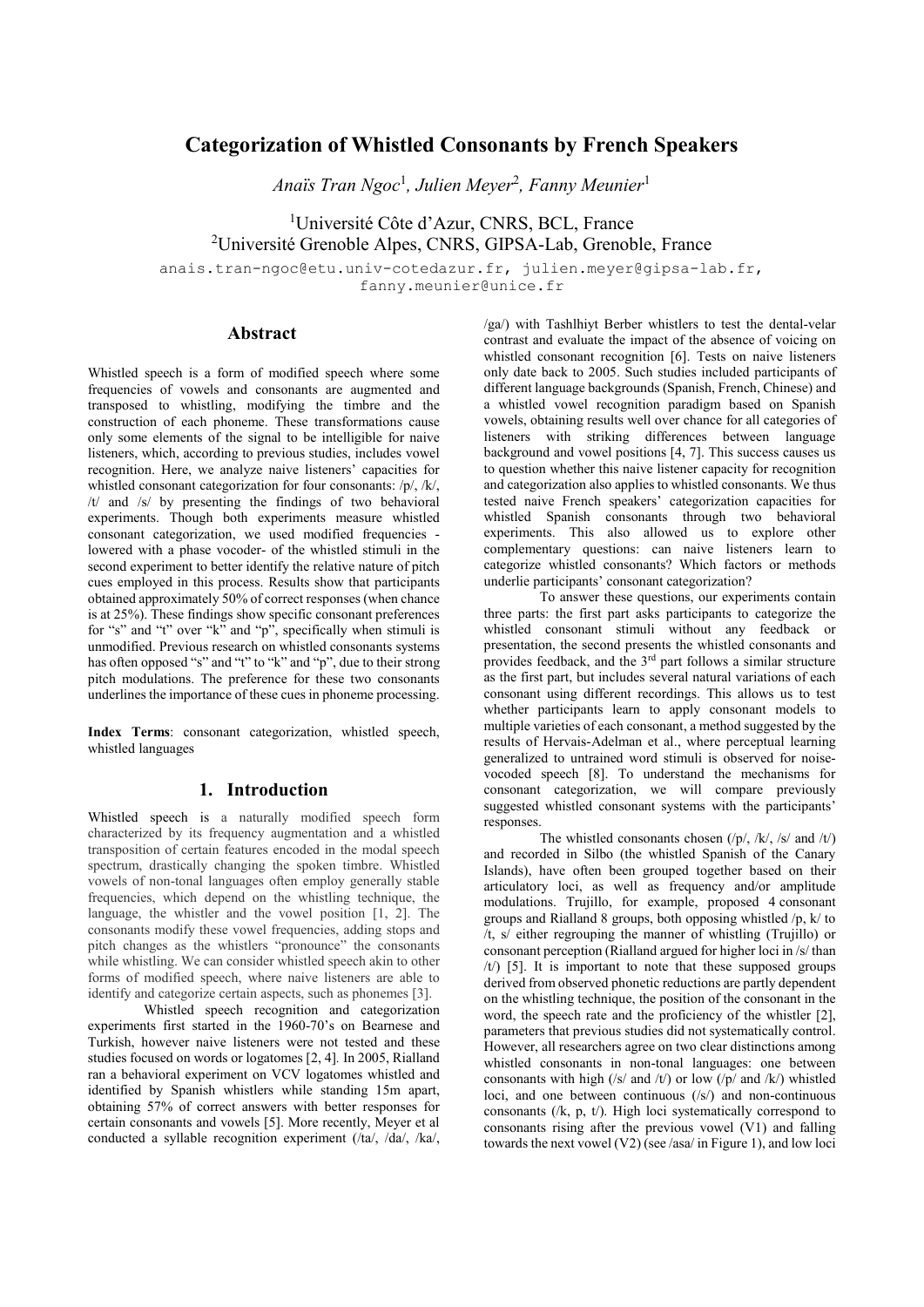the reverse  $[2]$ . The classification of  $/s/$  is more complex because it emulates the continuous fricative aspect of spoken speech, which is expressed by a low amplitude continuation of the whistled sound. Thus, whistled fricatives can be considered as non- or semi-continuous, depending on the speech rate (in faster speech fricatives seem continuous because of their more gradual amplitude envelope modulation [2]) and the listening distance.



Figure 1: *Spectrogram and signal of VCV forms.*

When considering the directives given to students learning the Silbo language, those of La Gomera Island follow recommendations based on Trujillo's groupings, whereas those of Yo Silbo association, the most active Silbo revitalization association in the Canary Islands, assemble the consonants into five pronunciation-based groups using VCV configurations. This classification opposes /t, s/ to /p/ and to /k/ [9] which may take into account the glottal occlusion that can be heard more easily in /k/ than /p/, or the bilabial attack after the consonant stop in /p/. The clarity of the stop could also be a defining commonality in /t/ and /k/, which is not present in /s/ and /p/. The occlusive and constrictive consonant opposition is not proposed as a main cue, but certain very skilled whistlers manage to develop it [9], thus, it is considered as a secondarily developed opposition. These models also allow us to justify our choice in consonants and oppose these consonant cues, which could be key to establishing categorization methods.

The second experiment follows the same structure as the first, using modified consonant frequencies in an effort to pinpoint the importance of these categorization cues in spite of a drastic frequency shift. Though these experiments target whistled speech, the natural modification of speech cues reflects more generalized phoneme processing methods as well as subconsciously defined phoneme categories.

Two groups of participants performed the whistled phoneme (consonant) identification tasks, the first with natural whistled consonants (Experiment 1), and the second with modified stimuli (Experiment 2).

## **2. Experiment 1**

## **2.1. Method**

## *2.1.1. Stimuli*

We chose to test four distinct consonants of spoken Spanish, that have either identical or easily learned pronunciation differences in Spanish and French [10]: three occlusive consonants ([p]-bilabial), [t]-dental/alvéolar), [k] velar) and a fricative ([s]-alveolar), followed and preceeded by the vowel [a], giving the following V1CV2 forms where V1=V2=[a] : [ata], [aka], [asa] and [apa]. The use of a VCV form is justified as it reduces variations due to Consonant and Vowel co-articulations at play in whistled Spanish [2]. Four instances of each of the four /aCa/ segments were whistled by the same proficient whistler-teacher of Silbo (the whistled Spanish of the Canary Islands) and recorded by the second author.

In experiment 1, the frequencies before and after each consonant closure vary between 1141.9 and 2628.7 Hz, with an average of 1715.86 Hz. These frequencies usually reflect the frequency shapes of the 2nd and/or 3rd speech formants, though not necessarily their frequency values, due to a different sound production process (such as a more closed mouth) [2].

#### *2.1.2. Procedure and Design*

Experiment 1 was programmed using PCIbex Farm and took place online from participants' own homes. Before starting the experiment, participants were asked their age, the languages they speak (and their level), as well as if they play any musical instruments. As Experiment 1 was online, they were to indicate whether they used headphones, earbuds or speakers, to give the name of the brand and were to adjust the volume to a comfortable listening level. We recruited the participants through various social media networks, considering, once we excluded self-declared speech/hearing impairments, that participants did not have any pre-disposed differences in performance.

During part 1 of the experiment, participants first listen to an example of whistled speech to introduce them to the acoustic specificities of whistled signals. The four /aCa/ recordings presented (one of each consonant, see Figure 1) are used during part 1 without any indication of the consonant heard. These four recordings were chosen according to the stability of whistled vowel frequencies surrounding the consonant. The participants then hear these clips in a random order and are asked to respond with either "p", "k", "t" or "s" after each clip. These consonants are attributed to the arrow keys on the keyboard according to the layout of both azerty and qwerty keyboards. Participants see Figure 2 on screen as they listen and respond to the 40 recordings (10 times each consonant) which make up part 1.



Figure 2: *Consonant/Arrow key attribution.*

Part 2 is a training phase with feedback, using the same whistled audio tracks as part 1. We first present the four different consonants in a random order by playing a spoken version of the VCV segment, followed by the whistled version. An image of the consonant appears on the screen simultaneously. Following this, participants complete a shorter version of the previous test albeit with a feedback. Participants hear each clip (each consonant) 4 times, amounting to 16 total excerpts. Feedback is given after each response: "*Bravo*" when correct and "*Non ce n'était pas la bonne réponse*" – "No that was not the correct answer", when false.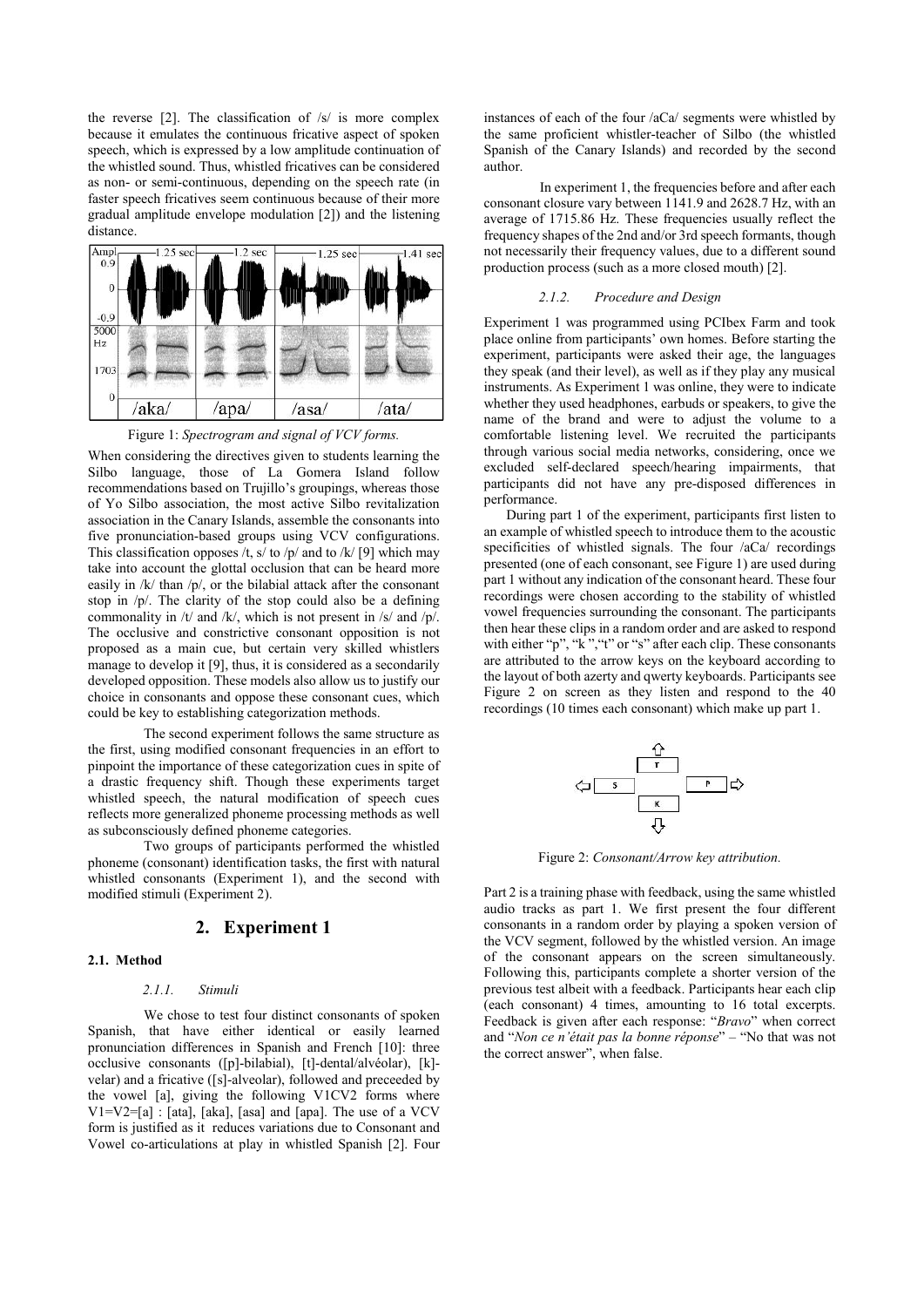In part 3 of the experiment, participants hear sound clips and are one again requested to indicate which consonant was heard (using Figure 2). However, in this portion, 3 additional versions of each consonant are included, amounting to 4 total variations per consonant. As this applies to all 4 consonants, 16 recordings are heard, out of which 12 are unfamiliar variations (i.e. not heard in part 1). Each recording is played 3 times and participants hear a total of 48 stimuli in part 3.

### *2.1.3. Participants*

This first study included 20 adults (15 females, 5 males, mean age: 29.0 years, SD: 9.78) whose first language was French, who did not have any language or hearing impairments and who did not play any instrument at a high or pre-professional level. Participants gave informed consent before starting the experiment.

#### **2.2. Results**

Our analysis focused on parts 1 and 3, excluding the short training portion (part 2) due to the small sample size.

We first compared both parts 1 and 3 by taking into account the 40 answers given in part 1 by each participant as well as the 48 answers given in part 3. This gave us 1760 data components with 51 % of correct answers, i.e. participants categorized the whistled consonants properly. We ran a global repeated measures Anova, that included Consonant type (k,p,s,t) and Part (part 1, part 3) as within fixed variables and participants as a random factor. We observed a significant main effect of Consonant type  $(F(3,60)=10.047; p<.001)$ . The main effect of Part and the interaction between the two factors were not significant.

We then ran a post hoc test to look at specific comparisons using a Bonferroni correction in order to perform the multiple comparison test. It appears that "p" is significantly different from "t" and "s"  $(p<.001)$  and that "k" shows a tendency to be different from "s" and "t" (p=.1). This opposes "p" and "k" to "s" and "t" in the following manner: "t" = "s" > "k" = "p".

## **2.3. Discussion Experiment 1**

The overall performance shows that participants recognized the set of consonants well over chance. In addition, the hierarchy shows a preference for the consonants with high loci, or those containing a rising pitch towards these loci ("s" and "t", see Figure 1). Considering that parts 1 and 3 were constructed differently, the results from these parts provide insight into the evolution of participants' performances.

We can take a closer look at part 1, which reflects the participants' initial and naive recognition of consonants. Participants succeeded in categorizing the consonants well over chance (46.5% of correct responses for 800 items), however, specific post-hoc comparisons using the Bonferroni correction revealed only one significant difference "s" vs. "p" (p<0.02). Contrary to the overall hierarchy, it seems that in part 1, two hierarchies could be proposed: "s"= "t" = "k" > "p" or "s" > "t"  $=$  "k" = "p".

The lack of difference between Parts in the overall performance, and of interaction between the Parts and Consonant type, could suggest that participants learned consonant categorization, as part 3 included more stimuli variation (with 75% of new stimuli). Though this may be due to other factors, if no learning were to take place, we would expect the results from part 3 to be significantly lower than those of part 1. If we take a closer look at performance in part 3, participants recognized 55% of consonants out of the 960 items. Specific post-hoc comparisons using the Bonferroni correction revealed three significant differences which differ from those of part 1: "p" vs. "s" and "p" vs. "t" ( $p$ <.001) and "k" vs. "t"  $(p<0.05)$ . These significant differences suggest a clearer recognition of "t" compared to the other consonants (Figure 3).



Figure 3: *Average correct responses obtained per consonant and participant in parts 1 and 3 of Experiment 1*

## **3. Experiment 2**

In Experiment 2, we used modified frequencies lowered below 600 Hz, a range which is impossible for humans to whistle. This modification is justified by the fact that whistled speech perception, encoded on a simple frequency line, is more "relative" than spoken speech. This bears some similarities with relative perception in musical instruments, such as the flute, which have simple frequency timbres.

#### **3.1. Method**

#### *3.1.1. Stimuli and procedure*

The stimuli used in Experiment 2 are the same recordings as in Experiment 1, with a modified overall frequency (F/5). These frequencies vary between 228.38 Hz and 525.74 Hz, with an average of 343.17 Hz. This frequency shift was performed using the Gotzen et al [11] Phase Vocoder (which also maintains relative amplitude differences but may alter their proportion). While the design and the procedure were the same as those of Experiment 1, we conducted Experiment 2 in person. We tested for the difference between results obtained online and in person in a different experiment, using identical whistled phonemes and stimuli. We found this difference to be negligible [12]. All participants heard the stimuli through Senheiser HD 200 Pro or Senheiser MB360 headphones and the volume was maintained at the same level for all participants. Experiment 2 was programmed using PsychoPy and took place in a quiet room in the BCL lab (MSHS, Nice, France).

#### *3.1.2. Participants*

Experiment 2 was completed by 16 participants (9 females, 7 males, mean age: 24.4 years old, SD: 5.77) who were native French speakers, did not have language or hearing impairments and were not high-level or pre-professional musicians. These participants were volunteer students recruited from l'Université Côte d'Azur. Participants gave informed consent before starting the experiment.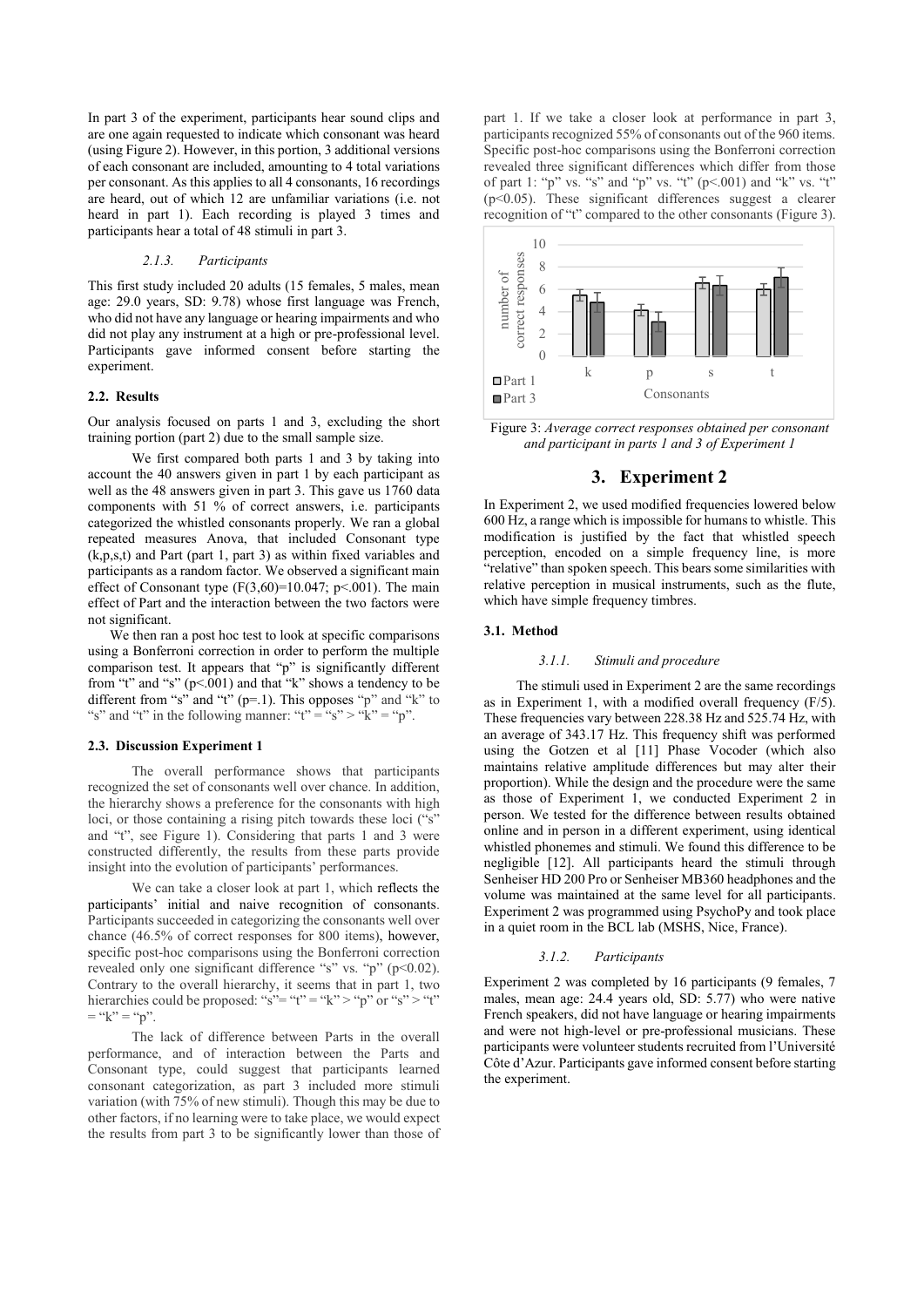## **3.2. Results**

In our analyses, we took into account the 40 responses given in part 1 and the 48 answers given in part 3 for each participant, amounting to 1408 items. Participants properly categorized the low whistled consonants with 41.5 % of correct answers. We first ran a global repeated measures Anova that included Consonant type  $(k, p, s, t)$  and Part (part 1, part 3) as within fixed variables and participants as a random factor. We observed significant principal effects of Part (F(1,15)=6.700;  $p$  <.05) and of Consonant type (F(3,45)=11.409; p <.001). The interaction between the two was not significant. As it can be seen in Figure 4, participants obtained 32.7% of correct responses in part 1 and 45% in part 3. We then ran a post hoc test to look at specific comparisons using a Bonferroni correction  $(p<.05)$ . It appears that "s" is significantly different from "k", "p" and "t", which do not show any significant differences. Therefore, we have "s"> "t"= "k"= "p".



Figure 4: *Average correct responses obtained per consonant in Parts 1 and 3 of Experiment 2*

#### **3.3. Discussion Experiment 2**

The findings above demonstrate that a different consonant hierarchy was obtained in Experiment 2 compared to Experiment 1, underlining a preference for "s" (a high loci continuous consonant). These individual consonant differences are consistent both in parts 1 and 3 of Experiment 2, which, when tested separately, show identical hierarchies. In addition, the greatly improved results of part 3 prove that participants retain models for consonant movement from parts 1 and 2, and apply them to part 3 (especially for "s").

## *3.3.1. Comparison Experiment 1 and Experiment 2*

Finally, when comparing the results from the two experiments including both data sets in a global Anova with Experiment as a between subject factor, we observed significant main effects of Experiment  $(F(1,34)=10.9, p<.01)$  and Consonant type  $(F(3,102)=16.545, p<.001)$ . Two interactions also reach significance: Part\*Experiment (F(1,34)=4.649, p<.05) and Consonant\*Experiment (F $(3,102) = 5.077$ , p<.01). Looking at specific comparisons with post-hoc tests, we observed that the amount of correct answers obtained in part 1 is different between the two experiments (46.5% compared to 32.75% and p<0.001). The significant difference between these experiments in part 1 can be attributed to two consonants: "k" and "t"  $(p<.01)$ . This suggests that a difference in frequency influences the recognition of certain consonant categories.

## **4. General Discussion**

Overall, whistled consonant recognition averages at 51%, with certain consonants being more difficult to recognize (/p/) and others being easier (/s/ or /t/). The recognition of this modified speech form also applies to lowered whistled frequencies (42% of correct responses for Experiment 2). These results are in line with those obtained by Meyer for vowel recognition [1], as well as Rialland, where Silbo whistlers showed consonant preferences [5]. In addition, 46.5% of correct responses were obtained for non-modified whistled consonants in part 1 (well over chance, 25%) confirming that naive listeners can categorize the chosen set of whistled consonants. There was no significant difference between parts 1 and 3 in Experiment 1, indicating that recognition rate did not decrease, as it should have if the new stimuli had not been identified. This underlines the fact that participants learn from the consonant model rather than from the recording itself, and that these models can be integrated and applied to more varied forms of elicitations.

Through these experiments, we defined two consonant hierarchies that reflect certain preferences, reprising some aspects of previous research. In Experiment 1 ("t" = "s" > "k" = "p") the preference for "t" and "s" seems to correspond to the opposition between "high frequency modulated consonants" with high loci ("t" and "s") and consonants with low loci ("k" and "p") [4]. The tendency for "k" to be different from "s" and "t" rather than significant suggests that the clear glottal attack cue, which characterizes "k", is easier to identify for some. "t" also uses this cue: this may explain the overall facility participants had with the consonant, described by "t"> "k" in part 3 of Experiment 1.

In Experiment 2, "s"> "k"= "t"= "p" (Figure 4) which seems to confirm the same predilection for "rising pitch" consonants with high loci or articulation found in Experiment 1, in spite of the change in frequency. Though opposing "s" to "k", "p" and "t" could underline the identification of occlusive ("s") and constrictive ("p"/ "t"/ "k") or the continuous/non continuous difference, the comparison between both experiments shows a significant difference between "k" and "t", but not "p". This suggests that the clear attack cues of "k" and "t" are harder to distinguish in the lower frequencies. This preference for "s" was also present in part 1 of Experiment 1. Does this suggest that continuous sound with pitch change is easiest to identify in extremely modified speech? Or, do participants tend to consider the lowered consonants (which no longer approach the frequency values of the second and third formants) as non-speech sounds, drawing from musical comparisons. Alternatively, is the whistled "s" recognized best because its timbre resembles that of fricatives?

## **5. Conclusions**

In conclusion, naive French listeners recognize whistled consonants above average and generally use pitch movement to identify the sound heard correctly. This is coherent with the fact that frequency modulations are the most resilient aspects of the signal with better propagation for long distance signal with better propagation for long distance communication. This capacity may be due to various background experiences or other acoustic factors such as envelope or amplitude modulations not analyzed here. This analysis highlights certain phoneme processing methods that could apply to other forms of modified speech, paving the way for more research on whistled speech and processing methods.

## **6. Acknowledgements**

We thank the whistler David for the consonant recordings, Jonathan Parente for his help with data collection in Experiment 2, and the participants who volunteered their time.